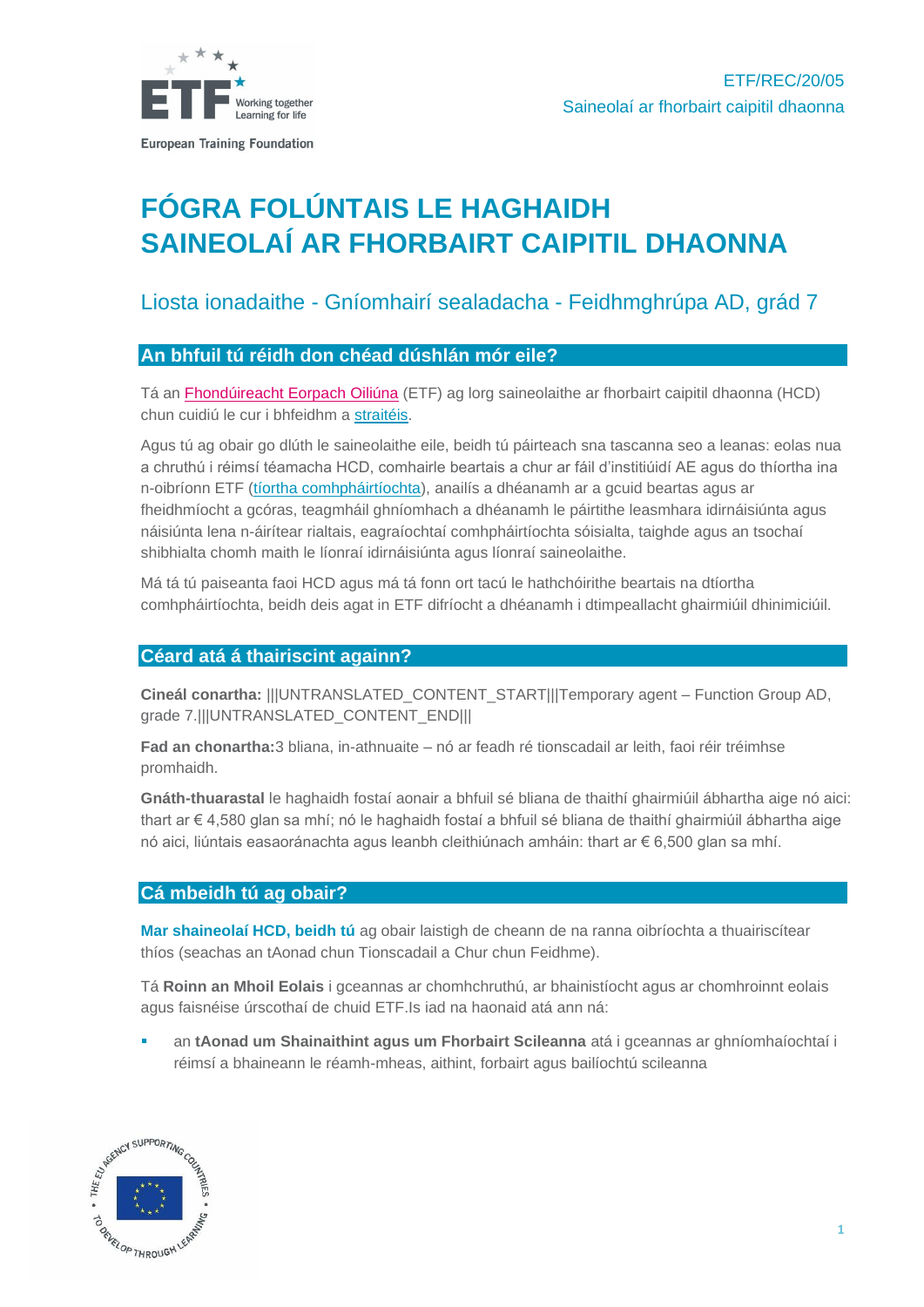▪ an **tAonad um Fheidhmíocht agus um Mheasúnú Córas** a sholáthraíonn seirbhísí a bhaineann le monatóireacht agus measúnú agus gníomhaíochtaí i réimsí feidhmíochta, cáilíochta agus rialachais na gcóras.

Is é is aidhm don **Roinn Beartais agus For-rochtana Poiblí** ná comhairle straitéiseach agus saincheaptha a sholáthar chun athchóirithe HCD a chumasú sna tíortha comhpháirtíochta.Is iad na haonaid atá ann ná:

- an **tAonad um Chomhairle Beartais agus um Phleanáil AE** atá i gceannas ar sholáthar comhairle atá curtha in oiriúint do riachtanais tíortha agus ar chomhpháirtíochtaí straitéiseacha a chothú le hinstitiúidí eile a bhaineann le comhar um fhorbairt
- an **tAonad chun Tionscadail a Chur chun Feidhme** atá i gceannas ar chur chun feidhme na dtionscadal.

## **Cad a dhéanfaidh tú agus conas a oibreoidh tú?**

**Mar shaineolaí HCD,** oibreoidh tú go dlúth le saineolaithe eile agus le baill na foirne. Beidh tú ag forbairt caidrimh tháirgiúla agus chomhoibríocha ar fud ranna ETF agus go seachtrach. Úsáidfidh tú scileanna cumarsáide labhartha agus scríofa agus tú ag obair le catagóirí éagsúla geallsealbhóirí.Tá tú an-eagraithe agus is oibrí foirne tú atá díograiseach agus réamhghníomhach agus a bhfuil intinn oscailte agat.

Beidh tú freagrach as:

- eolas nua a chomhchruthú i réimse na forbartha caipitil dhaonna ó thaobh foghlaim ar feadh an tsaoil de – m.sh. uirlisí agus modheolaíochtaí a fhorbairt, taighde agus staidéir nua a dhéanamh, cineálacha cur chuige nuálacha a úsáid
- comhairle bheartais a éascú do AE agus do thíortha comhpháirtíochta trí phróisis, uirlisí agus modheolaíochtaí a fhoirmiú
- ag cur le sásraí idirphlé a bhaineann le pleanáil agus beartais AE
- anailís a dhéanamh ar fhianaise chainníochtúil agus cháilíochtúil faoi fhorbairtí téamacha agus tíre, faoi dhul chun cinn beartais agus faoi fheidhmíocht na gcóras
- nascadh agus comhpháirtíocht a dhéanamh le seirbhísí an Choimisiúin Eorpaigh, le tíortha comhpháirtíochta agus leis an bpobal idirnáisiúnta
- eolas faoi ETF nua nó atá ann cheana a bhainistiú agus a roinnt trí mhodhanna éagsúla, lena n-áirítear modhanna digiteacha, chun teagmháil a dhéanamh leis an bpobal idirnáisiúnta.

Beidh tú ag taisteal go minic chuig na tíortha ina n-oibríonn ETF agus chuig Ballstáit AE.

## **Critéir incháilitheachta**

D'fhonn a bheith incháilithe, ní mór duit na riachtanais seo a leanas a shásamh tráth an dáta deiridh ar a nglacfar le hiarratais:

- 1 Bheith i do náisiúnach de cheann de Bhallstát an Aontais Eorpaigh nó [de cheann de na tíortha](https://www.etf.europa.eu/en/regions-and-countries)  [ina n-oibríonn ETF](https://www.etf.europa.eu/en/regions-and-countries)
- 2 Cearta iomlána mar shaoránach a bheith agat
- 3 Aon oibleagáidí dlí a bhaineann le seirbhís mhíleata a bheith comhlíonta agat;

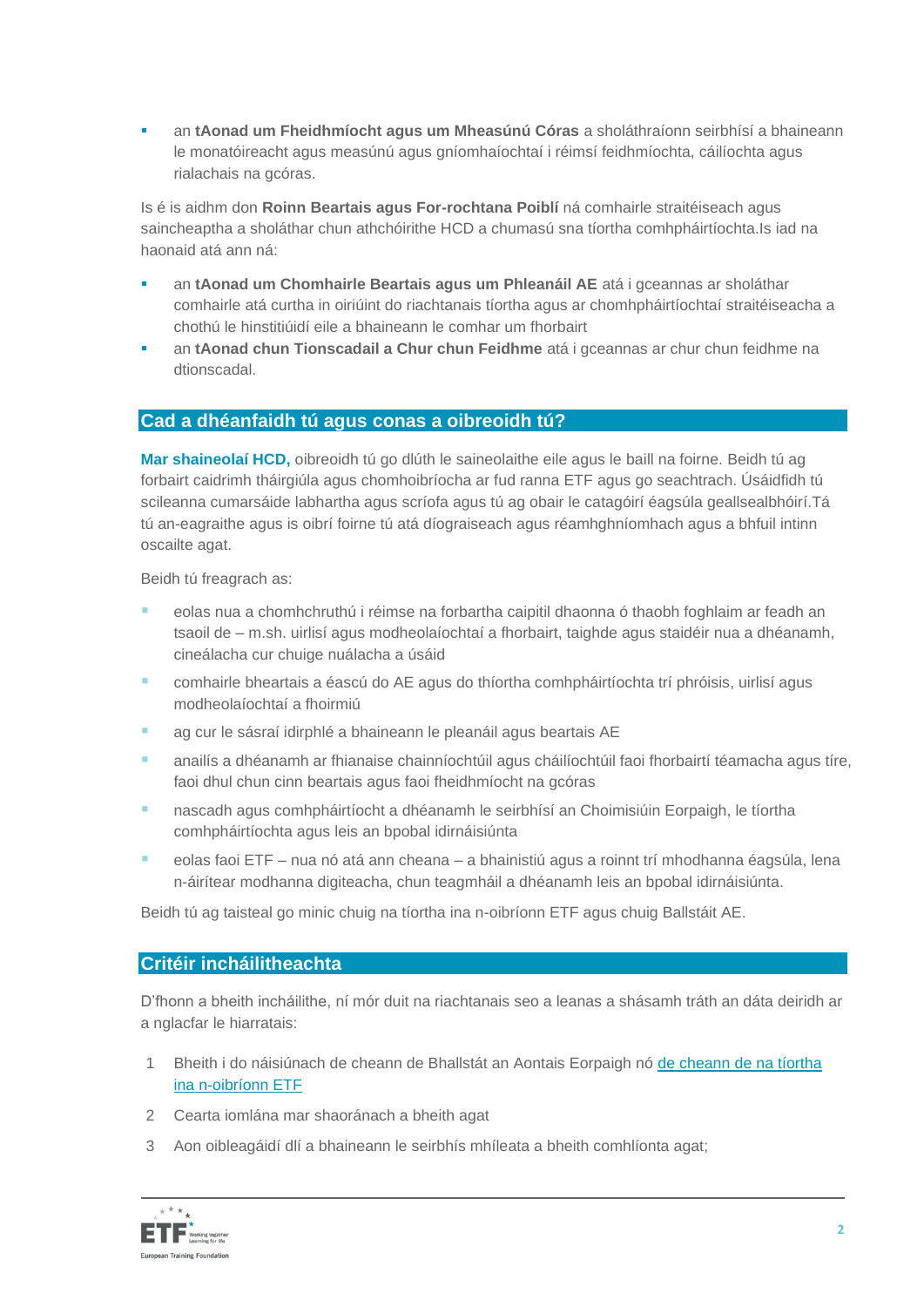- 4 Bheith corpacmhainneach chun na dualgais a bhaineann leis an bpost a chomhlíonadh
- 5 Leibhéal oideachais arb ionann é agus ceithre bliana ar a laghad de staidéar ollscoile críochnaithe atá fianaithe le dioplóma a bheith agat agus taithí ghairmiúil 6 bliana ar a laghad a bheith gnóthaithe agat ina dhiaidh sin

nó

Leibhéal oideachais arb ionann é agus trí bliana ar a laghad de staidéar ollscoile críochnaithe atá fianaithe le dioplóma a bheith agat agus taithí ghairmiúil seacht mbliana ar a laghad a bheith gnóthaithe agat ina dhiaidh sin

Ní fhéadfar ach dioplómaí a bronnadh i mBallstáit AE nó lena mbaineann teastais chomhionannais arna n-eisiúint ag údaráis sna Ballstáit sin a bhreithniú.

6 Eolas críochnúil (leibhéal C1 i ngach gné de réir Chomhchreat Tagartha na hEorpa um Theangacha nó CEFRL) i gceann de theangacha an Aontais agus a bhfuil eolas sásúil (leibhéal B2 i ngach gné de réir CEFRL) i dteanga eile de chuid an Aontais, a mhéid is gá chun na dualgais a chomhlíonadh.

## **Critéir roghnúcháin**

Ba cheart go mbeadh na nithe seo a leanas ag iarrthóirí:

## Taithí ghairmiúil

- sé bliana ar a laghad le 10 mbliana anuas de thaithí ghairmiúil i réimse na forbartha caipitil dhaonna, de réir na míre:Cad a dhéanfaidh tú agus conas a oibreoidh tú?
- mar chuid de na sé bliana de thaithí i réimse na forbartha caipitil dhaonna: trí bliana ar a laghad i gceann nó níos mó de na fo-réimsí seo a leanas:
	- ➢ forbairt córais foghlama ar feadh an tsaoil
	- ➢ beartais maidir le margadh an tsaothair agus fostaíocht
	- ➢ claochlú digiteach ar fhoghlaim (foirmiúil, seachfhoirmiúil agus neamhfhoirmiúil)

## Eolas agus scileanna teicniúla

- $\blacksquare$  eolas an-mhaith ar HCD agus i gceann amháin nó níos mó de réimsí téamacha ETF<sup>1</sup>
- eolas agus scileanna an-mhaith i bpróisis, ionstraimí agus uirlisí comhairle beartais in HCD
- eolas agus scileanna an-mhaith maidir le monatóireacht agus measúnú i réimsí téamacha ETF
- scileanna an-mhaith maidir le beartais AE agus beartais dhomhanda a chur i bhfeidhm i gcláir agus in ionstraimí i gcomhthéacs an chomhair um fhorbairt
- scileanna an-mhaith i líonrú agus i gcomhpháirtíochtaí le heagraíochtaí idirnáisiúnta
- eolas maith ar bheartais HCD in AE agus ar fud an domhain
- tuiscint mhaith ar bhainistíocht tionscadal

<sup>1</sup> Anailís ar éileamh scileanna, beartais ghníomhacha mhargadh an tsaothair, nuachóiriú cáilíochtaí, sármhaitheas gairme, teagasc agus foghlaim nuálach, fiontair a fhostú i bhforbairt scileanna, beartais foghlama ar feadh an tsaoil, sásraí dearbhaithe cáilíochta agus sásraí rialachais.

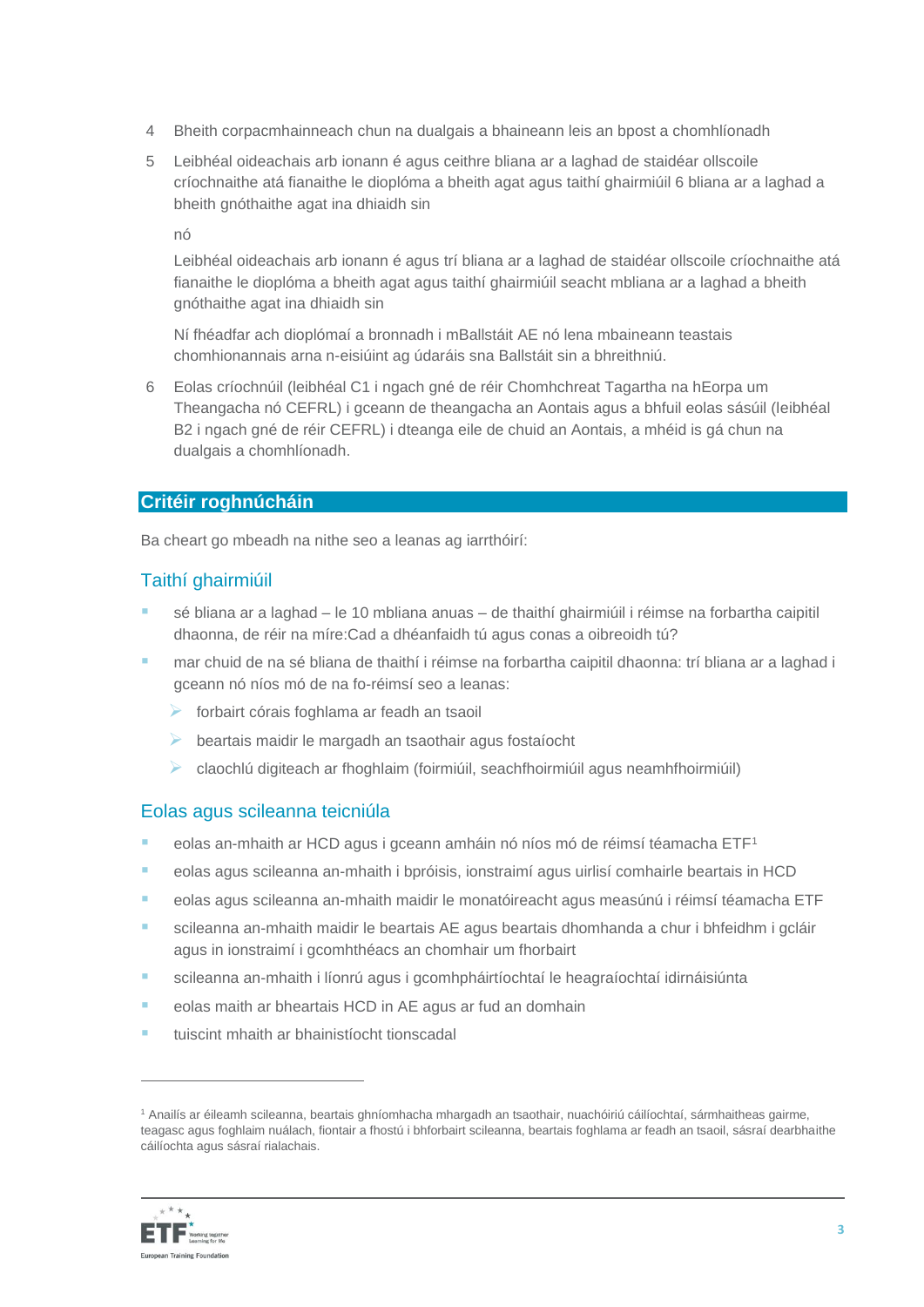**Béarla: leibhéal C1 i ngach gné de réir CEFRL** 

## Scileanna boga an-mhaith sna nithe a leanas

- solúbthacht
- anailís a dhéanamh
- caidreamh comhoibritheach a chothú
- cumarsáid labhartha agus scríofa
- féineagrú

## Buanna

- Araibis, Fraincis nó Rúisis: leibhéal B2 i ngach gné de réir CEFRL
- Taithí oibre i dtíortha comhpháirtíochta ETF nó ar a son, agus i ngeilleagair trasdula eile

## **Iarratais a chur isteach**

Is é an **dáta deiridh** chun iarratas a chur isteach ná **7 Eanáir 2021 ag 23.59 (am Torino)**.

Tugtar cuireadh duit d'iarratais a sheoladh trí shuíomh gréasáin ETF, faoin roghbhlár "About" agus ansin faoi "Recruitment".

Moltar go mór duit gan fanacht go dtí an lá deiridh chun d'iarratas a chur isteach mar go bhféadfadh trácht trom idirlín nó fabht sa nasc idirlín a bheith ina gcúis le deacrachtaí nuair a bheifear ag cur iarratais isteach.Ní féidir glacadh leis go bhfuil ETF freagrach as aon mhoill ar d'iarratas mar gheall ar dheacrachtaí den sórt sin.

## Ceanglais fhoirmiúla

Ní mór duit **na doiciméid go léir** a luaitear thíos a chur ar fáil, **faoin dáta deiridh,** i mBéarla go hinmhianaithe:

- **E** litir chumhdaigh uasmhéid aon leathanaigh, ag míniú cén fáth a bhfuil spéis agat sa phost
- **E** curriculum vitae san [fhormáid CV Europass](http://europass.cedefop.europa.eu/en/documents/curriculum-vitae/templates-instructions)
- foirm chomhlánaithe na gcritéar roghnúcháin

**Tabhair faoi deara nach nglacfar ach le hiarratais a cuireadh isteach ar líne trí shuíomh gréasáin ETF, i gcomhréir leis na ceanglais fhoirmiúla a luaitear thuas.**

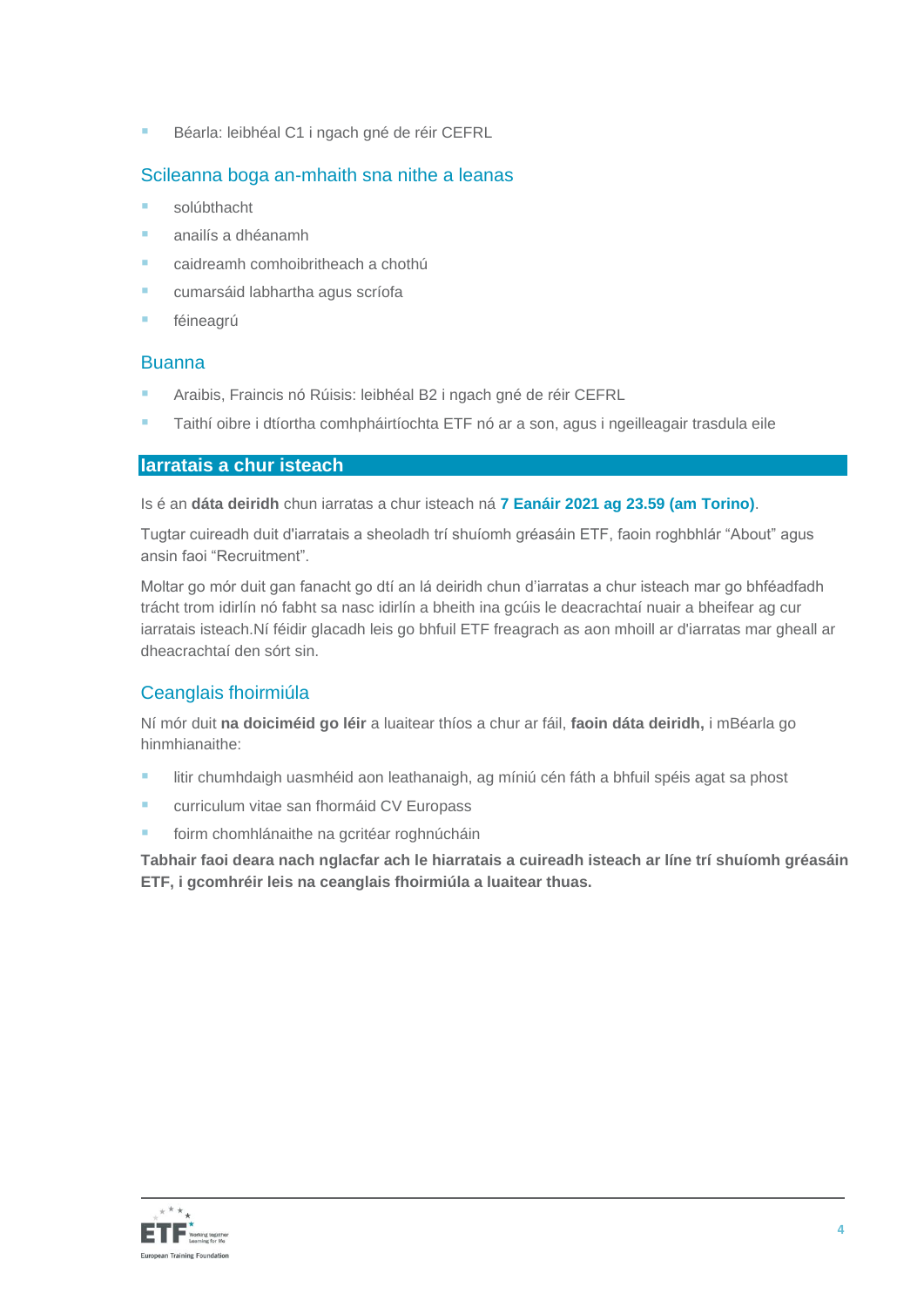## **Roghnúchán**

Tá trí chéim chomhleanúnacha i gceist sa chéim roghnúcháin:

## Céim 1 – Iarratais a scagadh

#### 1.1 Incháilitheacht

Déanfaidh Aonad Acmhainní Daonna ETF gach iarratas a athbhreithniú.Ní théann ach na hiarratais a chomhlíonann na critéir incháilitheachta agus na ceanglais fhoirmiúla ar fad ar aghaidh go dtí an chéad chéim eile.

#### 1.2 Roghnúchán le haghaidh agallamh agus trialacha scríofa

Ar bhonn na faisnéise a chuirtear ar fáil sa curriculum vitae agus san fhoirm critéar roghnúcháin, déanfaidh an bord measúnú ar na hiarratais i gcoinne na taithí gairmiúla, na scileanna teicniúla agus na mbuanna riachtanacha.Tabharfar cuireadh do na hiarrthóirí a chuireann isteach na hiarratais is oiriúnaí chun freastal ar agallamh agus ar thrialacha scríofa.Táthar ag súil go dtabharfar cuireadh do thart ar 15 iarrthóirí.

Tá ETF ag súil le líon mór iarratas.Mar thoradh air sin, ní dhéanfaidh Aonad Acmhainní Daonna ETF teagmháil ach amháin leis na hiarrthóirí a chuirfear ar ghearrliosta. Meastar go dtarlóidh an chéim sin i mí Eanáir 2021.

## Céim 2 – Agallaimh agus trialacha scríofa

Déanfaidh an bord measúnú ar thaithí ghairmiúil agus ar scileanna na n-iarrthóirí atá riachtanach don phost agus do Ghníomhairí Sealadacha AE trí agallamh agus trialacha scríofa.Déanfar meastóireacht gan ainm ar chuid amháin den triail ar a laghad.Reáchtálfar na hagallaimh agus na trialacha scríofa i mBéarla go príomha.

Tar éis na céime sin, cuirfidh an bord liosta iarrthóirí ar aghaidh chuig Stiúrthóir ETF a mheastar gurb iadsan is fearr a thagann leis na critéir roghnúcháin – tar éis dóibh:

- 70% de na pointí leithdháilte le haghaidh scileanna boga a ghnóthú, agus
- 70% de na pointí leithdháilte le haghaidh scileanna teicniúla agus taithí ghairmiúil ábhartha a ghnóthú

Meastar go dtarlóidh an chéim seo i mí Feabhra 2021. D'fhéadfaí é a eagrú go cianda.

## Céim 3 – Liosta ionadaithe

I bhfianaise an togra a rinne an bord, bunóidh Stiúrthóir ETF liosta ionadaithe leis na hiarrthóirí is oiriúnaí.

Beidh an liosta bailí go dtí an 31 Nollaig 2021.Féadfar an tréimhse bhailíochta sin a fhadú le cinneadh ón Stiúrthóir.Ní ráthaíonn cuimsiú ar an liosta tairiscint poist.

Sa chás go dtagann folúntas i bpost den sórt sin aníos nó gur gá é a chlúdach, féadfaidh an Stiúrthóir post a thairiscint d'iarrthóir ar an liosta a n-oireann a p(h)róifíl is fearr do riachtanais ETF um an dtaca sin.